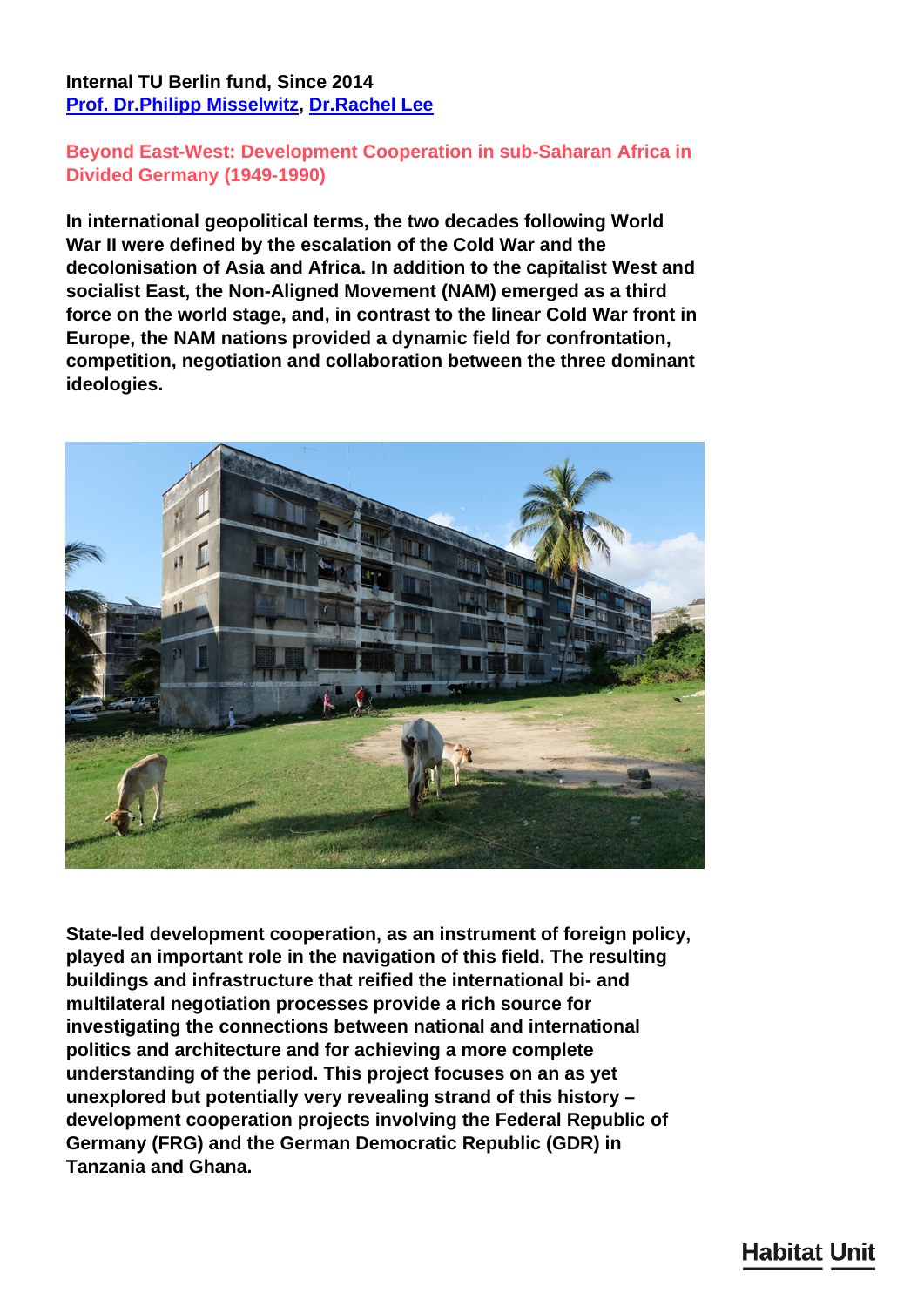**As a so-called 'playground of the Cold War', post-colonial sub-Saharan Africa was contested territory in the ideological power game that dominated the second half of the twentieth century. Within new African nations the battle for ground, as well as economic and political allegiance, was particularly hard fought. It is within this theatre that we intend to study the development cooperation work of East and West Germany from a comparative perspective. By examining, for example, how development cooperation policies were formed and implemented, how the built legacy of colonialism was approached, how modernist architectural and planning concepts were adapted and instrumentalised, how negotiations were conducted and unexpected cooperations formed, and how the agency of newly independent nations affected, catalysed and directed transnational architecture and planning activities, our research will contribute to a more nuanced and complex understanding of recent history, beyond the dichotomy of East-West, and provide a foundation from which current development cooperation approaches can be reassessed.**

**The project is funded with an an internal Fund by TU Berlin.**

**Contact**

**[Rachel Lee](/en/team/rachel-lee/) [rachel.lee@tu-berlin.de](mailto:rachel.lee@tu-berlin.de)**

**Room A 621 T + 49 – 30 – 314 – 21830 F + 49 – 30 – 314 – 21907**

**Academic partners**

**[School of Architecture and Design, Ardhi University Dar es Salaam](http://www.aru.ac.tz/index.php?option=com_content&view=article&id=192)**

**[Department of Politics and Government, Ben Gurion University of the](http://in.bgu.ac.il/en/humsos/politics/Pages/default.aspx)**



**[Chair of Contemporary History – History of International Relations,](https://www.unibw.de/geschichte/neueste) [Universitaet der Bundeswehr Muenchen](https://www.unibw.de/geschichte/neueste)**



**Habitat Unit**